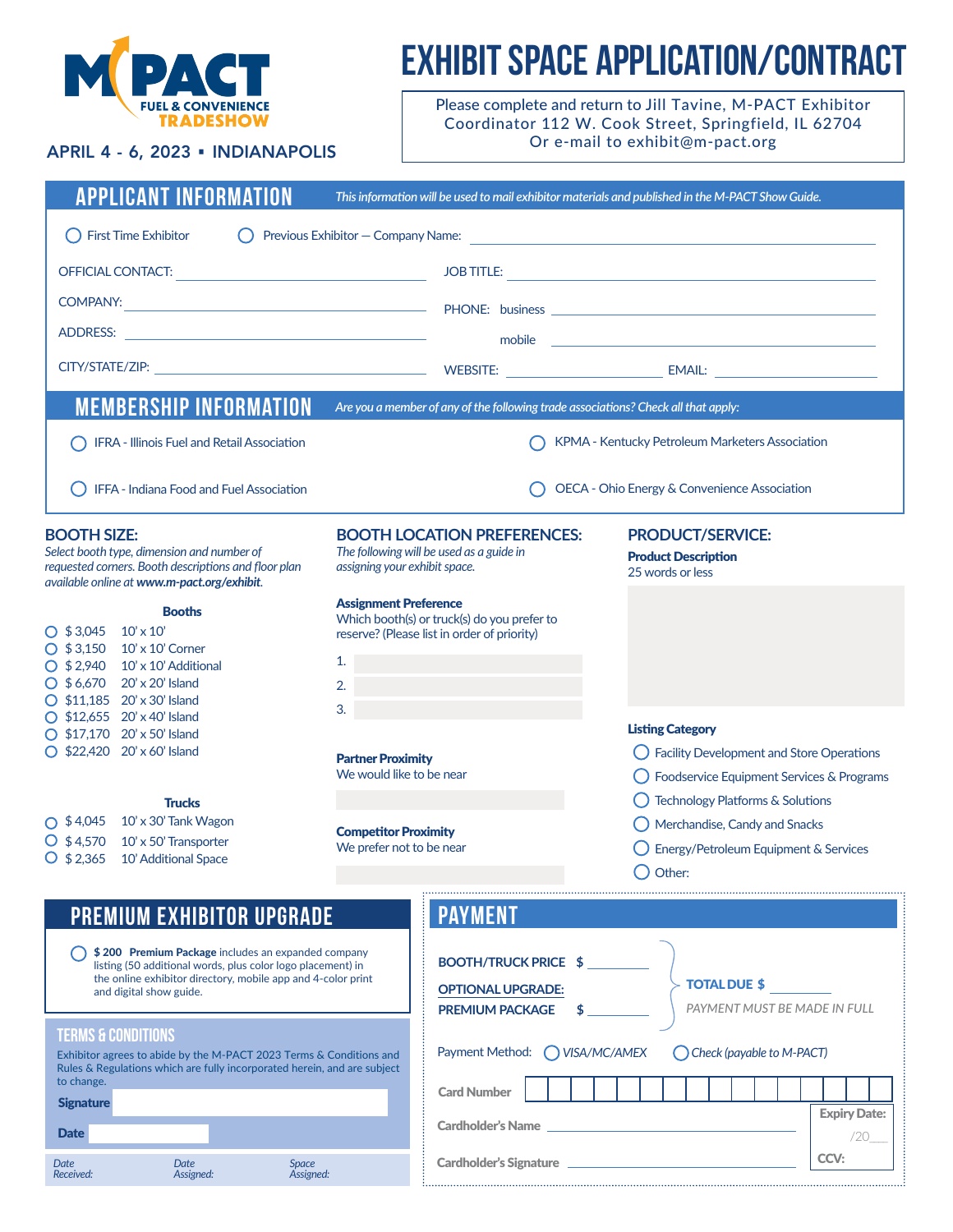

INDIANAPOLIS

# EXHIBIT SPACE terms & conditions and rules & regulations

# **RULES AND REGULATIONS**

The following rules and regulations are designed to promote a successful and safe show and may be amended at any time by M-PACT to accomplish these goals. M-PACT reserves the right (at exhibitor's expense) in its sole and absolute discretion to erect any exhibit, to prohibit the erection of any exhibit, or to require the removal (at exhibitor's expense) of any exhibit upon or from the floor of the show area, and also reserves the right to have any exhibitor, or exhibitor's employee, guest or representative removed from the floor of the show area if any exhibit, exhibitor, or exhibitor's employee, guest or representative is found by M-PACT to be in violation of any one or more of this agreement's provisions, including the provisions of these Terms and Conditions. If M-PACT takes any action against a party according to the provisions of this section, the exhibitor may not recover any exhibit fees paid to M-PACT. Furthermore, M-PACT will have the sole and absolute discretion to determine what an exhibitor may use in a booth product demonstration or in any exhibit in general. M-PACT will not permit any exhibits or booth product demonstrations that it feels may be offensive to its members. By way of example and not in limitation of the generality of the foregoing, M-PACT will prohibit any exhibits or booth product demonstration it feels contain pornography, weapons, or animals.

M-PACT reserves the right to waive, modify, amend or otherwise alter any provision of these Rules and Regulations. Such waiver, modification, amendment or alteration shall apply only to the provision waived, modified, amended or altered. All other provisions contained herein shall remain in full force and effect as written.

Please visit www.m-pact.org for the most up-to-date version of these Rules and Regulations.

a. Installation and Dismantling of Exhibits

- 1. Exhibitors may not erect or dismantle exhibits at any time except as provided by M-PACT. Installation hours are as follows: Exhibitor Move In Indiana Convention Center| Contracted Exhibit Halls Mon., April 3, 2023 | Decorator Move In Mon., April 3, 2023 | Trucks Move In
	- Tues., April 4, 2023 | Exhibitor Move In

Wed., April 5, 2023 | Exhibitors Move In Continued

Thurs., April 6, 2023 | Exhibitor Dismantle and Move Out *Exhibitor's displays may not be dismantled or packed in preparation for* 

*removal prior to the official closing time on Thursday, April 6 2023. Every exhibit must be fully staffed and operational during the entire show.*

- 2. It is the responsibility of the exhibitor to see that all its materials are delivered to the Exhibit Hall and removed from the Exhibit Hall by the deadlines specified by M-PACT. Should the exhibitor fail to remove the exhibit, the removal will be arranged by M-PACT, without any liability of any kind to M-PACT, at the exhibitor's expense. Furthermore, if an exhibitor commences to erect its exhibit, but fails to complete that erection in a timely fashion, M-PACT may, in its sole discretion, choose, at the exhibitor's expense and without any liability of any kind to M-PACT, either to remove the exhibit from the Indiana Convention Center or to have the erection of the exhibit completed.
- 3. At the close of the Show, the exhibitor must surrender the exhibit booth area in the same condition the booth was in at the time the exhibitor first occurred it. If an exhibitor fails to surrender a booth in the same condition it was in at the time the exhibitor first occupied it, such exhibitor shall be liable for the expenses of repairing the booth to the condition it was in when the exhibit or first occupied it.

b. Tradeshow Hours

Wed., April 5, 2023, TBA and Thurs., April 6, 2023, TBA

# c. Security

1. M-PACT will provide security guards for general purposes on the exhibit floor on a 24-hour basis during the period of the show, including installation and dismantling. Every reasonable effort will be made to secure the premises. Exhibitors are encouraged to remove valuable items when tradeshow hours finish each day. M-PACT shall not be responsible for lost, stolen or damaged goods or products in an exhibitor's booth space. The final responsibility; however, lies with the exhibitor.

# d. Floor Plan

1. All dimensions and locations shown on the official floor plan are believed, but not warranted, to be accurate. Furthermore, M-PACT reserves the right to make such modifications to the official floor plans as may be necessary to meet the needs of the exhibitors and the exhibit program.

#### e. Booth Uniformity

1. To maintain uniformity and to prevent the obstruction of view of adjoining booths, displays cannot be an end cap, and must not be higher than 8 feet in back of booth and 4 feet along dividers and aisles. No walls, partitions, decorations or other obstruction may be erected which in any way interfere with the view of any other exhibitor, without prior permission from M-PACT. M-PACT will inform the exhibitor of any infractions; all corrections must be made before the Exhibit Hall opens.

#### f. Display Arrangement

- 1. All exhibitors must rent adequate space to accommodate their planned product display and shall arrange the displays so as to utilize only the booth area contracted for, to recognize the rights of other exhibitors and show visitors, and to conform to the overall pattern developed by M-PACT. M-PACT reserves the right, at exhibitor's expense and without any liability of any kind to M-PACT, to rearrange or remove displays not conforming to these requirements, without itself incurring any liability, and to bill the exhibitor for any and all charges incurred.
- 2. Any part of the exhibit which does not lend itself to an attractive appearance, including, but not limited to, unfinished side or end panels, must be draped or redesigned at the exhibitor's expense. M-PACT reserves the right to make such corrections, without incurring any liability, and to bill the exhibitor for charges incurred.

#### g. Use of Exhibit Space and Exhibit Activities

- 1. Exhibitor may not display drug paraphernalia; sexual devices; weapons; nudity in any form; "x-rated" program materials or any literature pertaining to such materials. Exhibitors wishing to display any goods or services prohibited by this provision may submit a written request to M-PACT to seeking permission to display such items. The request shall be submitted to M-PACT no later than thirty (30) calendar days before the first day of the show. Requests should be mailed to the address found in Subsection (f) of the Construction provisions, located within this document. M-PACT's decision shall be final. Waiver of this provision shall not imply or create a waiver of any other provision contained herein.
- 2. Helium balloons are prohibited at the ICC.
- 3. No exhibit may interfere with the use of other exhibits, impede access to other exhibits, or impede the free use of the aisles between exhibits. Sound presentations, slides or movies will be permitted if tuned to conversational levels, and if not objectionable to other exhibitors. Sound from any and all audio presentations must not carry beyond the immediate area of display or exceed 85 decibels. No use of music shall be made in conjunction with exhibitor's display other than that which exhibitor is licensed and for which all royalties or other fees due have been paid. Exhibitor agrees to hold M-PACT harmless from any and all claims resulting from use of any music used. An exhibit may not use lighting effects which interfere with other exhibits.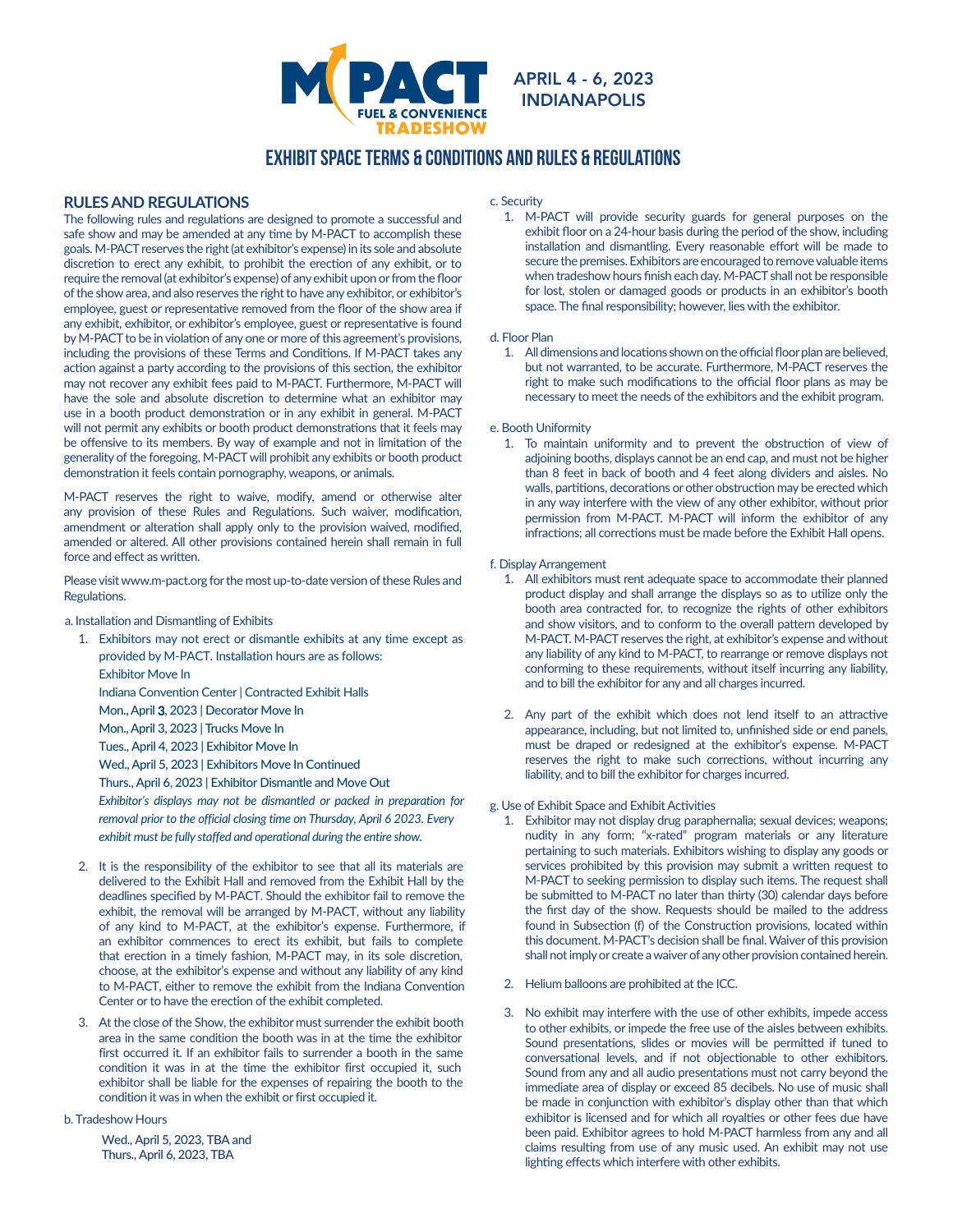

# EXHIBIT SPACE terms & conditions and rules & regulations

- 1. All music and entertainment should be in good taste and not include content that is sexually explicit or verbally offensive. In addition, dancing and modeling shall not include any provocative or suggestive poses or actions. M-PACT, in its sole discretion, shall make final decisions on the acceptability of questionable entertainment booth activities.
- 2. Exhibit booths must be attended and maintained by at least one exhibitor or exhibitor representative at all times during show hours.
- 3. No exhibitor shall sublet, assign, sell, or allow to be used, all or any part of the exhibit space allotted to it, without express, prior, written approval from M-PACT.
- 4. Sampling of products is permitted only where the exhibitor is the legal manufacturer and/or distributor of such products and may only be distributed within its booth. Exhibitors are permitted to use additional products for which the exhibitor is not the legal manufacturer and/or distributor only when such use of the additional products is integral and/ or necessary to sampling. Sampling of other products for comparison purposes is prohibited.
- 5. Exhibitors who offer hot foods for on-premises consumption as giveaways, where cooking is done at the booth, must provide a fire extinguisher and a hand washing area in their booth. M-PACT will purchase a permit for those companies. Exhibitors requiring a permit for hot foods shall inform M-PACT of that need and shall request a permit in writing, no later than thirty (30) calendar days prior to the show. Fireextinguishing equipment shall not be obstructed by exhibits and must be readily available at all times. Exhibit Hall fire exits must be kept clear at all times.
- 6. All business activities, circulars, and advertising materials of the exhibitor may be conducted and/or distributed only within the booth space. Exhibitors shall not conduct retail or consumer sales during exhibition hours. Exhibitors may not receive payment or make delivery of equipment or products of the trade, but exhibitors may accept orders for future delivery. No material may be placed on seats or attached to walls, ceilings or woodwork in the Exhibit Hall or left in public places. Publishing companies shall not solicit other exhibitors to advertise in their publication.
- 7. All vehicles and motorized transport or non-motorized transport items (including by way of example and not in limitation: cars, scooters, bicycles, Segways, etc.) displayed must conform to the rules and restrictions designated by M-PACT. Additionally, all such items must remain turned off and stationary during the exhibition.

#### h. Exhibitors and Exhibitor's Representatives

- 1. Children under the age of 16 years will not be permitted in the Exhibit Hall during move-in or move-out hours.
- 2. Exhibitor's representatives wearing distinctive costumes, or carrying banners or signs separately or as part of their apparel, must remain in their own booths while exhibiting. Booth representatives and exhibitor's officers, agents, and employees may not wear clothing that M-PACT deems excessively scanty or revealing, or otherwise inappropriate or not in keeping with the character of the show. Prohibited apparel includes, but is not limited to, bathing suits, lingerie, excessively short skirts or shorts, and/or other attire M-PACT deems, in its sole discretion, scanty or revealing.
- 3. After show hours, only those exhibitors properly identified and with the permission of M-PACT may enter the hall. Exhibitors will not be permitted to remove any of their show equipment or display materials from the facility between the opening and closing of the exposition without special permission in writing from M-PACT. Additionally, exhibitor personnel wishing to remove general merchandise from an exhibit area shall notify M-PACT in advance of any removal.
- 4. Exhibitors may have access to the Exhibit Hall two hours prior to and one hour following official show hours. When this rule would create a hardship, special permission must be secured from M-PACT to gain access at other times.
- 5. Notwithstanding the above, no one will be permitted in any exhibitor's booth during non-show hours unless he or she is accompanied by a person able to positively identify himself or herself as an employee or authorized representative of the exhibitor to whose booth he or she wishes to gain access.
- 6. Admittance to Exhibit Hall is by badge only. All individuals must be registered to receive a badge. This includes employees, models, entertainers and other exhibitor representatives.
- 7. Exhibitors and their agents are permitted to photograph and/or videotape their own company's property. However, the photographing and/or videotaping of another exhibitor's property without prior permission from that exhibiting company is prohibited.

# i. Non-Exhibiting Vendors

- 1. At its sole discretion, M-PACT may admit a non-exhibiting vendor and provide said vendor access to the Exhibit Hall. A non-exhibiting vendor who obtains M-PACT's approval, shall pay a fee of \$4,000 per person (limit 1) for one standard booth package. A non-exhibiting vendor shall comply with all provisions contained within M-PACT's Terms and Conditions and Rules and Regulations documents, including but not limited to Subsection (g)(9), which requires all business activities and promotion to be conducted within the exhibitor's booth space. Any violation of these Rules and Regulations shall result in the nonexhibiting vendor's immediate expulsion from the Exhibit Hall. Any expelled non-exhibiting vendor shall be refused re-entry to the Exhibit Hall for the remainder of that year's show and may, at M-PACT's sole discretion, be precluded from exhibiting at future shows.
- 2. Non-exhibiting vendors who do not remit the required fee will not be allowed on the trade show floor.

# j. Common Areas

1. Aisle space shall not be used for exhibit purposes, display signs, solicitation, or distribution of promotional material. Exhibits, signs and displays are also prohibited in any of the common public spaces on the premises of the meeting facilities or in the guest rooms, lobbies or hallways of the hotels. M-PACT in its sole discretion also prohibits nonapproved publications and/or advertising in any of the common public spaces on the premises of the meeting facilities or in the guest rooms, lobbies or hallways of the hotels.

# k. Exhibitor Responsibilities

1. Exhibitor shall for itself and any of its agents, subcontractors, employees, guests, invitees, or independent contractors be solely and exclusively responsible for installation and dismantling of exhibits and shall be solely and exclusively liable for any damage or injury to person or property resulting from or during installation and dismantling.

# l. Approval

1. In all instances throughout the Term and Conditions, the Rules and Regulations, and the application, wherever a decision is to be made by M-PACT with respect to approval, eligibility or any other type of decision required hereunder, such decision shall be made in M-PACT's sole and absolute discretion.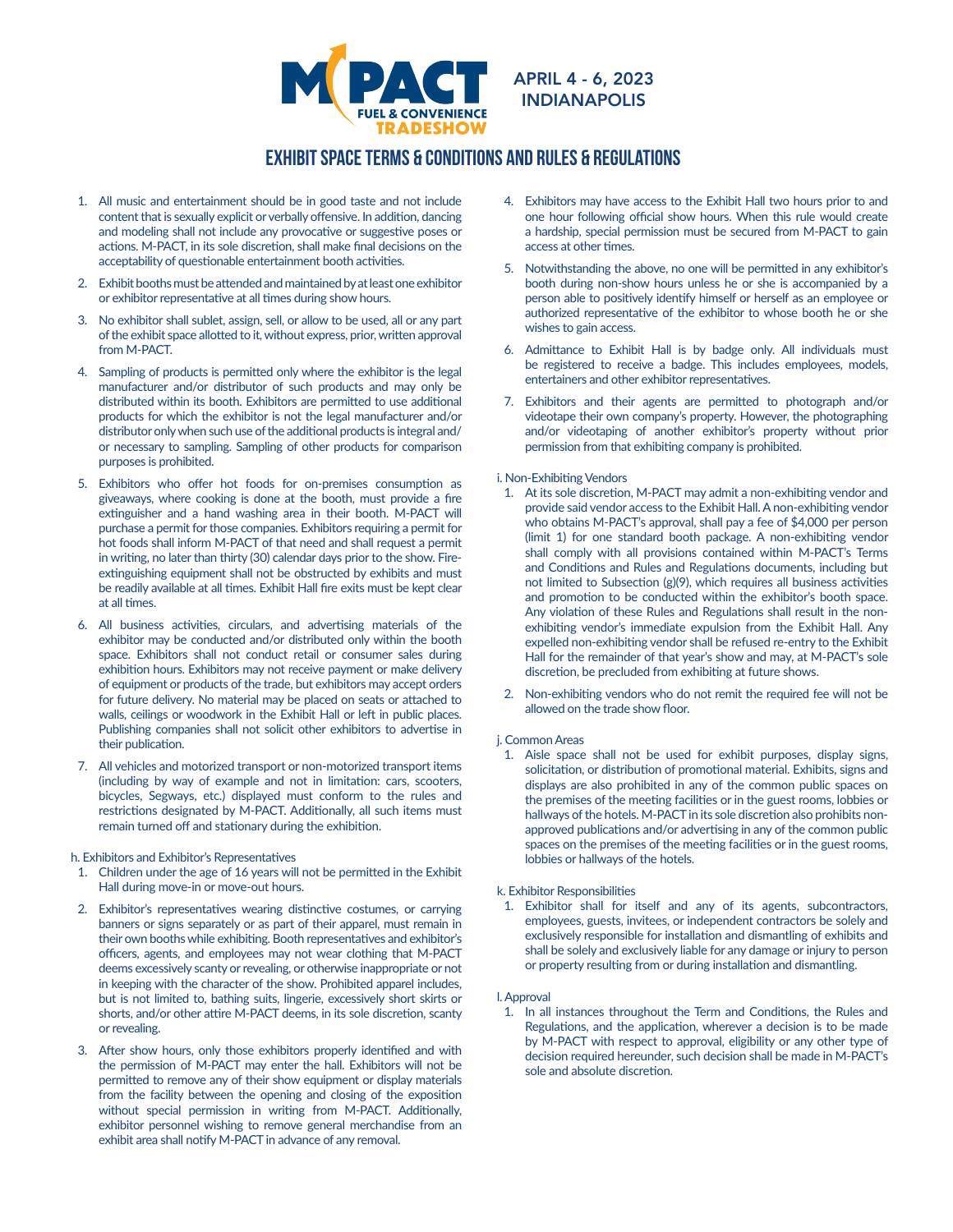

INDIANAPOLIS

# EXHIBIT SPACE terms & conditions and rules & regulations

For the purposes of these Terms and Conditions and Rules and Regulations, the definitions below shall apply:

a. "Exhibit Hall" shall mean halls contracted for at the Indiana Convention Center.

b. "Exhibitor" shall mean the business or company purchasing booth space to be used for the purposes of promoting the business or company's goods or services relating to the petroleum and convenience industry.

c. "ICC" shall mean the Indiana Convention Center.

d. "M-PACT" shall mean the Midwest Petroleum and Convenience Tradeshow, a partnership composed of the Illinois Fuel and Retail Association, the Indiana Food and Fuel Association, the Kentucky Petroleum Marketers Association and the Ohio Petroleum Marketers & Convenience Store Association.

# TERMS AND CONDITIONS

#### Hold Harmless and Indemnification

a. Each exhibitor shall be liable for and agrees to defend, indemnify, and hold harmless M-PACT, its directors, officers, agents, and employees (the "Indemnities") from and against any and all claims, damages, causes of action, liability and judgments arising out of or relating to this agreement. Exhibitor further agrees to indemnify the Indemnities from any violations of the representations and warrantees contained herein or any other violation of these terms and conditions. This indemnity shall include, but shall not be limited to, the costs of investigating or defending against any claims, demands, or causes of action (including attorneys' fees and costs of litigation); the amounts of any findings of liability against M-PACT; and the amounts of any judgments against M-PACT. Notwithstanding anything in the foregoing, nothing in this agreement shall be construed to deprive M-PACT of the right, in its sole discretion, to select counsel to defend M-PACT against any and all such claims, demands, causes of action, liability and judgments. In addition to the above, and with the exception of injury or damage caused by M-PACT' sole gross negligence, exhibitors shall be strictly liable for any and all damage or injury (including, but not limited to, injury or damage caused to individuals or property) arising from or in any way related to this agreement or the show. In addition, any exhibitor serving alcoholic beverages shall (1) obtain liquor liability insurance to cover any claims which might or could arise from the service or consumption of alcoholic beverages at the show, and (2) be solely responsible for any injury resulting either remotely or proximately from the service or consumption of alcoholic beverages at the show. Exhibitors shall indemnify and hold harmless M-PACT against all loss, expense or damage on account of any injury or illness caused by the distribution and/or sampling of food products.

b. The limitations on M-PACT's liability specifically include, but are not limited to, the following:

1. M-PACT shall not be liable for the acts or omissions of the facility, the service contractor, all other contractors and subcontractors, other exhibitors, the show attendees, and/or any other persons or parties, and M-PACT shall not be liable for the acts or omissions of any of the directors, officers, agents and/or employees of the facility, the service contractor, all other contractors and subcontractors, other exhibitors, the show attendees and/or any other persons or parties.

2. M-PACT WILL NOT BE LIABLE FOR CONSEQUENTIAL, INCIDENTAL, INDIRECT, SPECIAL, OR PUNITIVE DAMAGES, INCLUDING WITHOUT LIMITATION ANY LOSS OF REVENUE OR PROFITS ARISING IN CONNECTION WITH THE AGREEMENT, THE TERMS AND CONDITIONS, THE APPLICATION, AND/OR THE SHOW, EVEN IF THE EXHIBITOR HAS BEEN ADVISED OR THE POSSIBILITY OF SUCH DAMAGES.

#### **Insurance**

a. Exhibitors agree to maintain such insurance as will fully protect M-PACT and the facility from any and all claims of any nature whatsoever, including damage to property, claims under the applicable Worker's Compensation Act, and claims for personal injury, including death, any or all of which may arise in connection with the installation, operation, or dismantlement of the exhibitor's display, or in connection with the display itself or with the exhibitor's participation in the show. Such coverage shall in no event be less than one million dollars (\$1,000,000). In addition to this, exhibitors must add to their existing insurance a portal-to-portal rider at a nominal cost, protecting them against loss/damage to their materials by fire, theft, accident, etc.

#### Booth Space Assignments

a. Space assignments will be made by M-PACT in its sole and absolute discretion and will be made on a first-come, first-served basis, and exhibitors will be assigned one of their location preferences, whenever possible. However, M-PACT reserves the right to make the final space assignment determination according to what it deems to be in the best interests of the show.

b. Space not occupied by Wednesday, April 20, 2022, at 10:00 a.m. will be forfeited by the exhibitor (unless special arrangements have been made in advance in writing), and such space may be resold, reassigned or otherwise used by M-PACT, without any refund of any payments to exhibitor at any time by M-PACT and without any liability on the part of M-PACT to the exhibitor.

c. Full payment is required with a completed contract. Any exhibitor, which has not settled its previous account, will not be assigned booth space.

# Exhibitor Eligibility, Staffing & Conduct

a. M-PACT reserves the right to determine the eligibility of any company or product for inclusion in the M-PACT Show. Exhibitor personnel are prohibited from sitting, standing, or working the aisles or other public areas. Exhibitors shall not enter another exhibitor's space without an invitation or when unattended. The fastening of materials to the building walls, ceiling, floors, or columns is prohibited without prior permission. Exhibitor personnel shall be dressed in business or business casual attire.

# Exhibitor Occupancy

a. Only the firm contracting for space may occupy space contracted for. Exhibitors are not permitted to sublet, transfer or assign space in whole or part, contracted for; permit the use of the space for any purpose other than the use contracted for and specified herein; or exhibit demonstrate or distribute anything not made, packed or sold, under or over the name of the exhibitor or dealt with in the normal course of their business without the consent of M-PACT.

b. Any person, firm or corporation obtaining booth space for the purpose of exhibiting merchandise of his principals or products thereof, as a manufacturer's representative or agent, is permitted to exhibit the merchandise of only one principal in each booth space. For each additional principal whose merchandise is exhibited or publicized in any manner in the same space, there shall be an additional charge of \$300.00 unless said principal is also an exhibitor at the show for the purpose of displaying and demonstrating such products and merchandise.

#### Standard Booth Package

a. Booths on display: Carpet, 6' skirted table, 2 side chairs, wastebasket, booth identification sign, Show Attendee Registration List, 8' high background drapery & 3' high division curtains, Registration Badges (quantity based on booth size), 24 hour security, aisle carpeting, and Company listing in on-site guide and online directory. Trucks on display: 6' skirted table, 2 side chairs, booth identification sign, Show Attendee Registration, Registration Badges (4 per truck), 24 hour security, aisle carpeting, and Company listing in on-site guide and online directory.

#### Exhibitor Data

a. As part of the application process, exhibitors are required to provide certain corporate or personal information, including, but not limited to, name, address, telephone, fax numbers, e-mail addresses and the identity of and information pertaining to contact persons. By submitting an Exhibit Space Application and